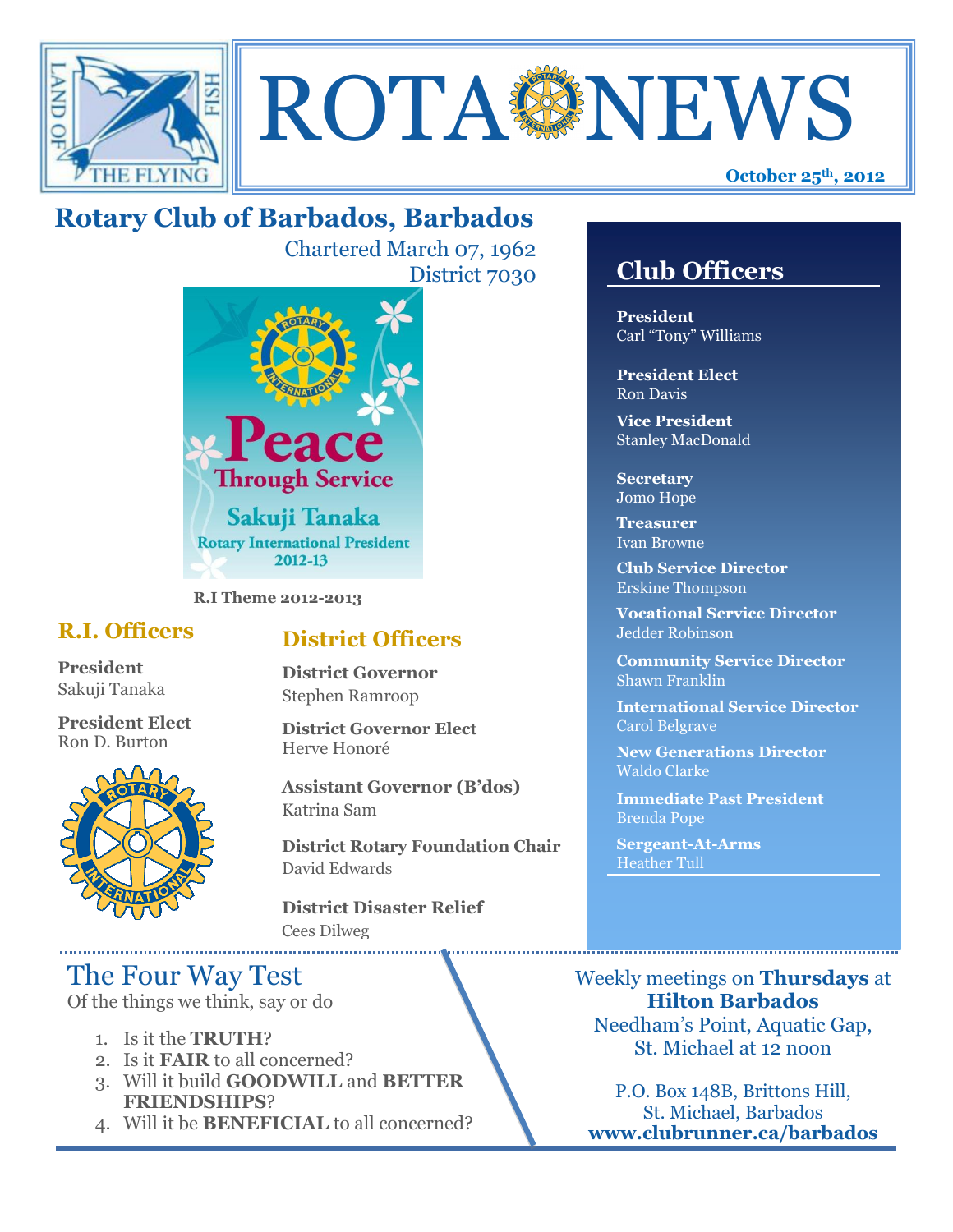#### **PRIDE OF WORMANSHIP AWARDS**

On Thursday Oct.18, 2012 the Rotary Club of Barbados held a Dinner Meeting where three differently able individuals were honored for their service to others in the community.



President Tony Williams Presenting the PWA to Marcelle Rudder-Clarke

Marcelle Rudder-Clarke, Carson Small are both visually impaired and Merle Sinckler is physically challenged. These individuals provide a tremendous service to others with disabilities, to the less fortunate and to the community at large. We congratulate the awardees and wish them great success in their good work.



President Tony Williams Presenting the PWA to Mr. Carsan Small

Others honored in the pass were life guards, sanitation workers, postmen, school crossing guards, drug counselors, home help assistants and coaches from the **Sports** 



Anita Davis Receiving the PWA on behalf of Merle Sinckler

#### **World Polio Day – October 24th**

World Polio Day follows a succession of significant developments that have made 2012 one of the most important years in the history of the polio eradication initiative.

- In January, Rotary announced it had raised more than \$200 million in new money for polio eradication called for in a \$355 million challenge grant from the Gates Foundation. The total is now \$228 million and growing. In recognition of Rotary's effort, the Gates Foundation added another \$50 million. Total funding package: \$605+ million.
- In February, India was removed from the list of polio-endemic countries. Many health experts expected India to be polio's final stronghold, so the country's polio-free designation after a full year of no new cases represents a major milestone.
- In May, the World Health Assembly declared polio eradication to be a "programmatic emergency for global public health," in recognition of the dichotomy posed by the increased risk of failure due to the funding gap, opposite the significant progress represented by the reduction in cases and polio's shrinking geographical presence.
- On September 27, in conjunction with a polio side event at the UN General Assembly, Rotary announced its plan to contribute US\$75 million over the next three years to the [Global Polio Eradication](http://www.polioeradication.org/)  [Initiative](http://www.polioeradication.org/) (GPEI) as part of a worldwide effort to close a \$700 million funding gap that threatens to derail the global health effort, even as new polio cases are at an all-time low.

The message to world leaders is clear: support the final push to achieve eradication now while the goal has never been closer, or face the potential consequences of a new polio pandemic that could disable millions of children within a decade.

Since 1985, Rotary has contributed nearly \$1.2 billion and countless volunteer hours to the protection of more than two billion children in 122 countries. The disease remains endemic in three countries -- Afghanistan, Nigeria, and Pakistan -- although other countries remain at risk for imported cases.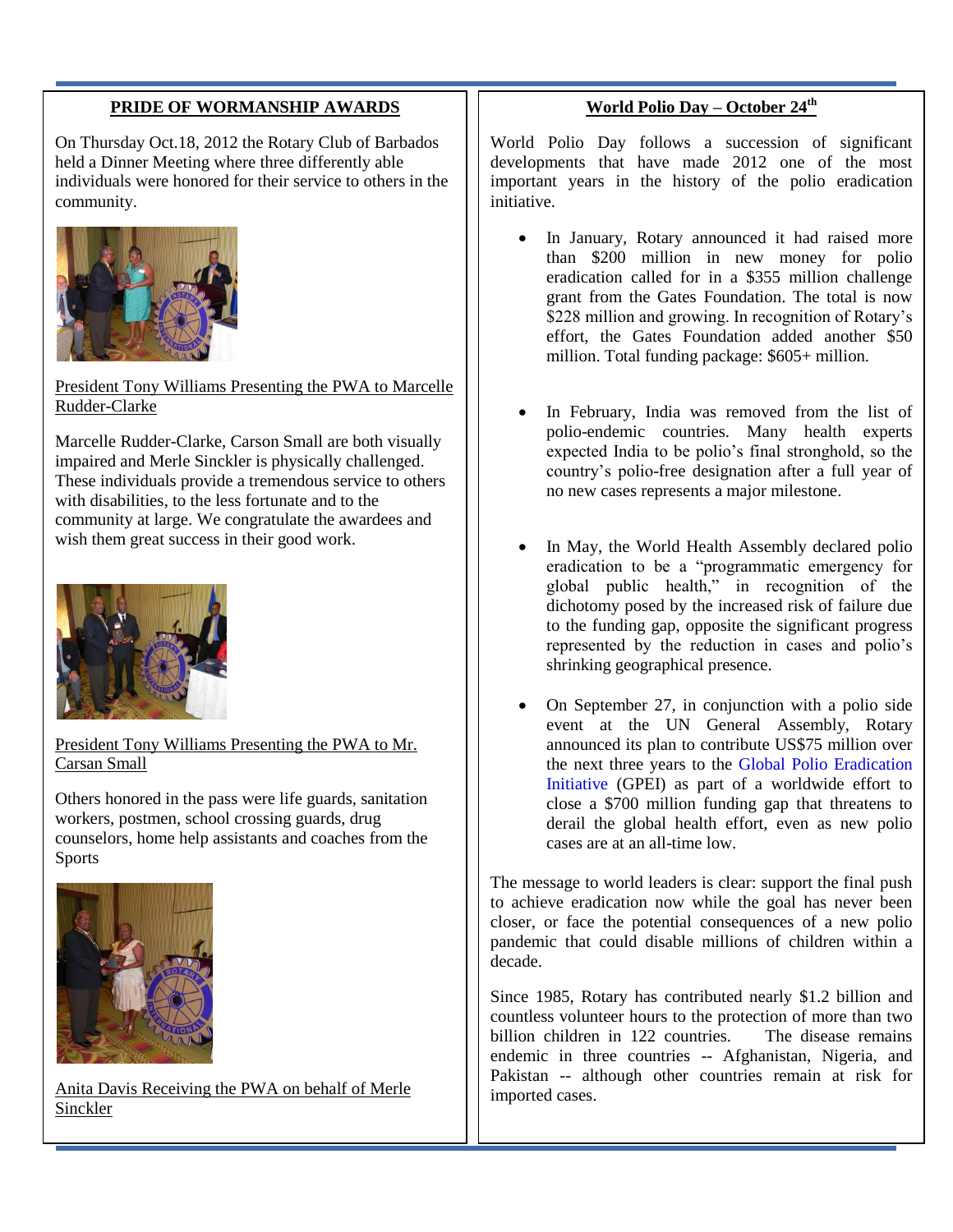**Rotary International's Advertisement – Focusing on increasing membership -**

YOU ARE THE MISSING PIECE.

ROTARY.ORG Focusing on increasing membership, *[Humanity](http://www.rotary.org/en/Members/RunningAClub/InformingTheCommunity/Pages/HumanityinMotion.aspx)  [in Motion V](http://www.rotary.org/en/Members/RunningAClub/InformingTheCommunity/Pages/HumanityinMotion.aspx)* contains PSAs for television, radio, print, and billboards.

Individual Rotary clubs belong to Rotary International. Individual members, or Rotarians, belong to a club. The club is where most of Rotarians' meaningful service work is carried out. Clubs can be engaged not only in their communities, but also internationally. Rotary International is also present in most [social networking sites.](http://www.rotary.org/en/MediaAndNews/Multimedia/social_networking/Pages/ridefault.aspx) What Rotarians get out of Rotary depends largely on what they put into it.

### **Rotary's Media Center**

Rotary's [Media Center](http://rotary.synapticdigital.com/) is your one-stop location to view and download multimedia content, including broadcast-quality video, high-resolution print images, radio-ready announcements, and links to Rotary's social media accounts. Share it with other Rotarians and your local media.

#### *JOINT TRAINING SEMINAR*

*We are appealing l to Rotarians to make a special effort to attend the training on Nov.03, 2012. This seminar is designed to benefit ALL Rotarians. At this forum, updates will be provided about Rotary as it is today. The majority of presenters are senior Rotarians who are well versed about the topics being presented. The training will be opened by a motivational speaker. The theme is "RE-ENGAGING ROTARIANS". You are required to register by Oct.25 so that adequate provision can be made for seating, catering etc. Contribution required is BDS\$35.00.* Bring your laptops and learn about Club Runner. **PLEASE COME AND BE INFORMED. LET US ALL MOVE FORWARD WITH THE SAME UNDERSTANDING OF ROTARY.** *We look forward to seeing you.*

#### *Joke of the Week!!!*

Murphy applied for an engineering position at an Irish firm based in Dublin. An American applied for the same job and both applicants having the same qualifications were asked to take a test by the Department manager. Upon completion of the test both men only missed one of the questions. The manager went to Murphy and said.

**Manager:** "Thank you for your interest, but we've decided to give the American the job"

**Murphy:** "And why would you be doing that? We both got nine questions correct. This being Ireland and me being Irish I should get the job!"

**Manager:** "We have made our decisions not on the correct answers, but on the question you missed."

**Murphy:** "And just how would one incorrect answer be better than the other?"

**Manager:** "Simple, the American put down on question #5, "I don't know.", You put down "Neither do I."



# **Meeting Details**

At our Fellowship Meeting held on Thursday, October 18th, 2012

Sgt-at-Arms: **Heather Tull**

- 
- Fines  $$166.00 \& \text{EC} $20.00$ 
	- Raffle \$71.00
- Attendance 48%